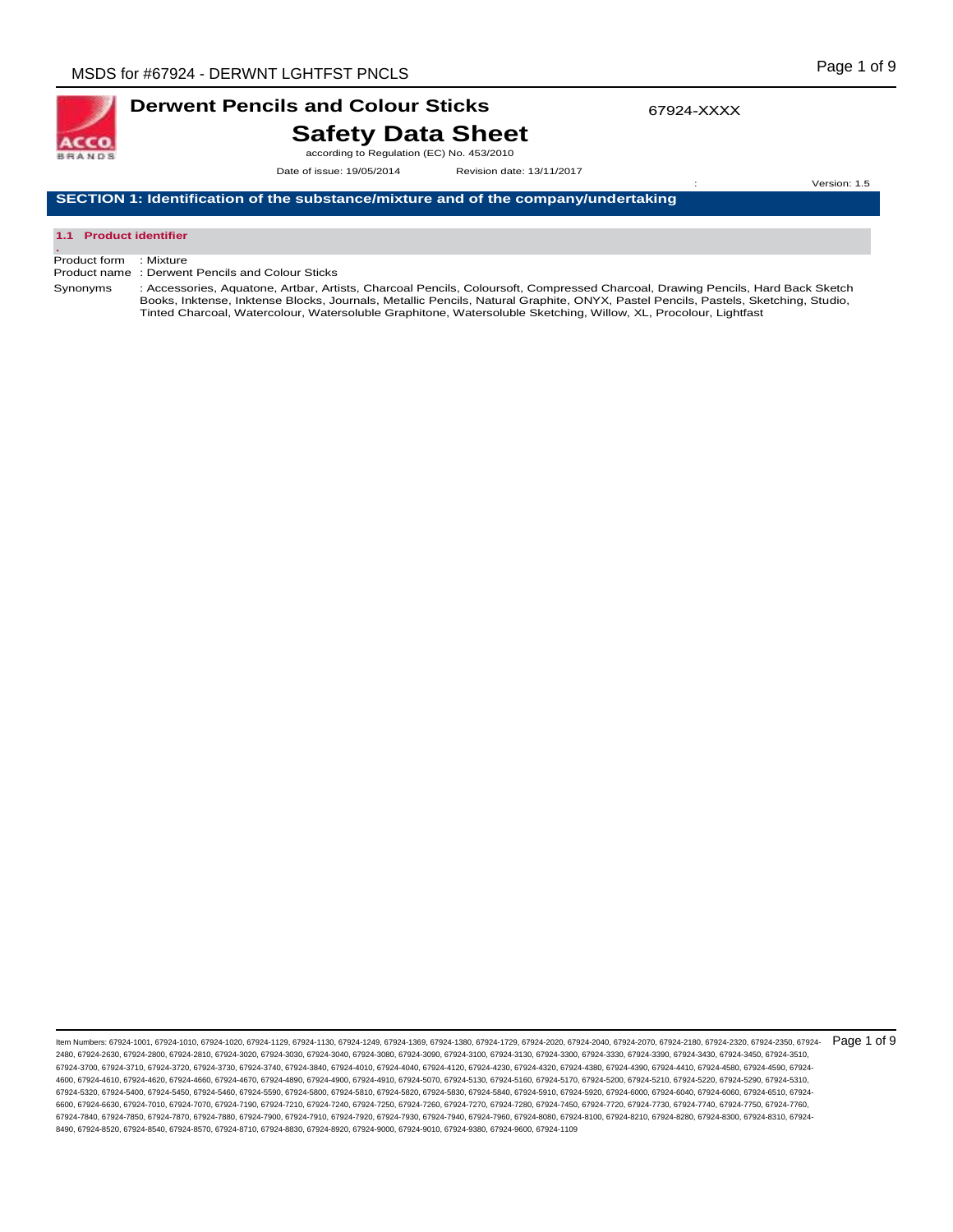MSDS for #67924 - DERWNT LGHTFST PNCLS<br> **Derwent Pencils and Colour Sticks COLOUR COLOUR MANUS** 



## **Safety Data Sheet**

according to Regulation (EC) No. 453/2010

,0700049, 0700050, 0700051, 0700052, 0700053, 0700054, 0700055, 0700077, 0700078, 0700101, 0700108, 0700111<br>,07001120, 0700122, 0700125, 0700129, 0700133, 0700135, 0700136, 0700138, 0700138, 0700143, 0700146<br>,0700149, 0700 0700212, 0700229, 0700230, 0700231, 0700232, 0700233, 0700234, 0700253, 0700254, 0700255, 0700256, 0700257, 0700258, 0700259, 0700260, 0700267, 0700269, 0700284, 0700286, 0700300, 0700301, 0700302, 0700303, 0700304, 0700307, 0700434, 0700449, 0700456, 0700473, 0700476, 0700481, 0700482, 0700528, 0700624, 0700643, 0700644, 0700659, 0700660, 0700662, 0700663, 0700664, 0700665, 0700666, 0700667, 0700671, 0700672, 0700674, 0700675, 0700676, 0700677, 0700678, 0700679, 0700680, 0700681, 0700682, 0700683, 0700684, 0700685, 0700686, 0700687, 0700688, 0700689, 0700690, 0700691, 0700758, 0700759, 0700802, 0700803, 0700821, 0700822, 0700830, 0700836, 0700837, 0700838, 0700862, 0700866, 0700885, 0700903, 0700904, 0700905, 0700906, 0700907, 0700908, 0700909, 0700910, 0700911, 0700912, 0700913, 0700914, 0700915, 0700916, 0700917, 0700918, 0700919, 0700920, 0700921, 0700922, 0700923, 0700924, 0700925, 0700926, 0700927, 0700928, 0700929, 0700930, 0700953, 0700954, 0700955, 0700956, 0700957, 0700958, 0700959, 0700960, 0700961, 0700962, 0700963, 0700964, 0700965, 0700966, 0700967, 0700968, 0700969, 0700970, 0700971, 0700972, 0700973, 0700974, 0700975, 0700976, 0700977, 0700978, 0700979, 0700980, 0700981, 0700982, 0700983, 0700984, 0700985, 0700986, 0700987, 0700988, 0700989, 0700990, 0700991, 0700992, 0700993, 0700994, 0700995, 0700996, 0700997, 0700998, 0700999, 0701000, 0701001, 0701002, 0701003,<br>0701004, 0701005, 0701006, 0701007, 0701008, 0701009, 0701010, 0701011, 0701012, 0701013, 0701014, 0701015, 0701016, 0701017, 0701018, 0701019, 0701020, 0701021, 0701022, 0701023, 0701024, 0701025, 0701026, 0701027, 0701028, 0701029, 0701030, 0701031, 0701035, 0701039, 0701070, 0701071, 0701089, 2101403, 2101404, 2102174, 2102175, 2102176, 2102177, 2102178, 2102179, 2300023, 2300037, 2300038, 2300039, 2300040, 2300046, 2300077, 2300078, 2300079, 2300080, 2300081, 2300083, 2300086, 2300087, 2300088, 2300089, 2300090, 2300091, 2300123, 2300123A, 2300124, 2300138, 2300139, 2300140, 2300141, 2300142, 2300143, 2300147, 2300151, 2300152, 2300153, 2300154, 2300155, 2300161, 2300172, 2300173, 2300174, 2300179, 2300185, 2300217, 2300219, 2300225, 2300226, 2300230, 2300231, 2300232, 2300233, 2300234, 2300235, 2300236, 2300237, 2300238, 2300239, 2300240, 2300241, 2300242, 2300243, 2300244, 2300245, 2300246, 2300247, 2300248, 2300249, 2300250, 2300251, 2300252, 2300253, 2300254, 2300255, 2300256, 2300257, 2300258, 2300259, 2300260, 2300261, 2300262, 2300263, 2300264, 2300265, 2300266, 2300267, 2300268, 2300269, 2300270, 2300271, 2300272, 2300273, 2300274, 2300275, 2300276, 2300277, 2300278, 2300279, 2300280, 2300281, 2300282, 2300283, 2300284, 2300285, 2300286, 2300287, 2300288, 2300289, 2300290, 2300291, 2300292, 2300293, 2300294, 2300295, 2300296, 2300297, 2300298, 2300299, 2300300, 2300301, 2300303, 2300304, 2300305, 2300306, 2300307, 2300308, 2300309, 2300310, 2300311, 2300312, 2300313, 2300314, 2300315, 2300316, 2300317, 2300318, 2300319, 2300320, 2300321, 2300322, 2300323, 2300324, 2300325, 2300326, 2300327, 2300328, 2300329, 2300330, 2300331, 2300332, 2300333, 2300334, 2300335, 2300336, 2300337, 2300338, 2300339, 2300340, 2300343, 2300352, 2300355, 2300357, 2300365, 2300366, 2300367, 2300368, 2300369, 2300370, 2300371, 2300372, 2300373, 2300374, 2300375, 2300376, 2300377, 2300379, 2300381, 2300382, 2300386, 2300406, 2300411, 2300412, 2300418, 2300419, 2300420, 2300421, 2300422, 2300423, 2300424, 2300425, 2300426, 2300427, 2300428, 2300429, 2300430, 2300431, 2300432, 2300433, 2300434, 2300435, 2300436, 2300437, 2300438, 2300439, 2300440, 2300441, 2300442, 2300443, 2300448, 2300449, 2300450, 2300451, 2300452, 2300454, 2300456, 2300457, 2300467, 2300468, 2300469, 2300470, 2300506, 2300541, 2300544, 2300561, 2300563, 2300575, 2300580, 2300582, 2300587, 2300588, 2300589, 2300590, 2300591, 2300592, 2300593, 2300594, 2300595, 2300596, 2300597, 2300598, 2300599, 2300600, 2300601, 2300602, 2300603, 2300604, 2300605, 2300606, 2300607, 2300608, 2300609, 2300610, 2300611, 2300612, 2300613, 2300614, 2300615, 2300616, 2300617, 2300618, 2300619, 2300620, 2300621, 2300622, 2300623, 2300624, 2300625, 2300626, 2300627, 2300628, 2300629, 2300630, 2300631, 2300632, 2300633, 2300634, 2300635, 2300636, 2300637, 2300638, 2300639, 2300640, 2300641, 2300642, 2300643, 2300644, 2300645, 2300646, 2300647, 2300648, 2300649, 2300650, 2300651, 2300652, 2300653, 2300654, 2300655, 2300656, 2300657, 2300658, 2300659, 2300660, 2300661, 2300662, 2300663, 2300664, 2300665, 2300666, 2300667, 2300671, 2300672, 2300675, 2300678, 2300679, 2300680, 2300681, 2300682, 2300683, 2300685, 2300686, 2300687, 2300688, 2301597, 2301598, 2301607, 2301608, 2301610, 2301611, 2301650, 2301660,

|                                                                                                                                                                                                          | 16/06/2015 | EN (English) | 1/7 | www.acco.co.uk |
|----------------------------------------------------------------------------------------------------------------------------------------------------------------------------------------------------------|------------|--------------|-----|----------------|
| 2301665, 2301666, 2301667, 2301668, 2301669, 2301670, 2301671, 2301672, 2301673, 2301674, 2301675,                                                                                                       |            |              |     |                |
| 2301676, 2301677, 2301678, 2301679, 2301680, 2301681, 2301682, 2301683, 2301684, 2301685, 2301688,<br>2301689, 2301690, 2301691, 2301698, 2301699, 2301700, 2301711, 2301712, 2301735, 2301756, 2301757, |            |              |     |                |
| 2301758, 2301760, 2301760A, 2301774, 2301842, 2301843, 2301844, 2301852, 2301853, 2301854, 2301855,<br>2301856, 2301857, 2301858, 2301859, 2301860, 2301861, 2301862, 2301863, 2301864, 2301865,         |            |              |     |                |
|                                                                                                                                                                                                          | 16/06/2015 | EN (English) | 2/9 | www.acco.co.uk |

ltem Numbers: 67924-1001, 67924-1010, 67924-1020, 67924-1129, 67924-1130, 67924-1249, 67924-1369, 67924-1380, 67924-2020, 67924-2040, 67924-2070, 67924-2180, 67924-2180, 67924-2180, 67924-2320, 67924-2350, 67924-2350, 6792 2480, 67924-2630, 67924-2800, 67924-2810, 67924-3020, 67924-3030, 67924-3040, 67924-3080, 67924-3090, 67924-3100, 67924-3130, 67924-3300, 67924-3330, 67924-3390, 67924-3430, 67924-3450, 67924-3510, 67924-3700, 67924-3710, 67924-3720, 67924-3730, 67924-3740, 67924-3840, 67924-4010, 67924-4040, 67924-4120, 67924-4230, 67924-4320, 67924-4380, 67924-4390, 67924-4410, 67924-4580, 67924-4590, 67924- 4600, 67924-4610, 67924-4620, 67924-4660, 67924-4670, 67924-4890, 67924-4900, 67924-4910, 67924-5070, 67924-5130, 67924-5160, 67924-5170, 67924-5200, 67924-5210, 67924-5220, 67924-5290, 67924-5310, 67924-5320, 67924-5400, 67924-5450, 67924-5460, 67924-5590, 67924-5800, 67924-5810, 67924-5820, 67924-5830, 67924-5840, 67924-5910, 67924-5920, 67924-6000, 67924-6040, 67924-6060, 67924-6510, 67924- 6600, 67924-6630, 67924-7010, 67924-7070, 67924-7190, 67924-7210, 67924-7240, 67924-7250, 67924-7260, 67924-7270, 67924-7280, 67924-7450, 67924-7720, 67924-7730, 67924-7740, 67924-7750, 67924-7760, 67924-7840, 67924-7850, 67924-7870, 67924-7880, 67924-7900, 67924-7910, 67924-7920, 67924-7930, 67924-7940, 67924-7960, 67924-8080, 67924-8100, 67924-8210, 67924-8280, 67924-8300, 67924-8310, 67924- 8490, 67924-8520, 67924-8540, 67924-8570, 67924-8710, 67924-8830, 67924-8920, 67924-9000, 67924-9010, 67924-9380, 67924-9600, 67924-1109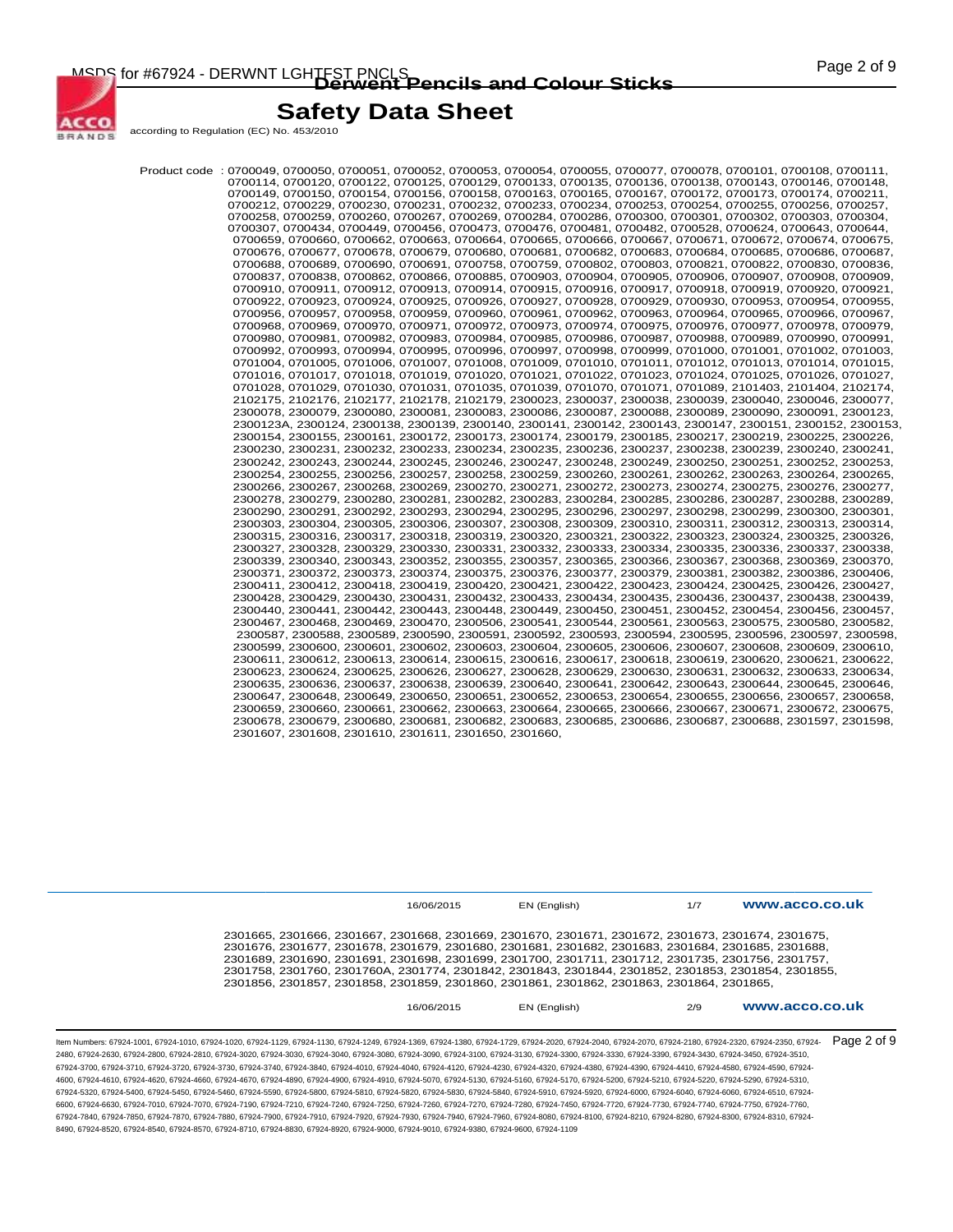

according to Regulation (EC) No. 453/2010

2301866, 2301867, 2301868, 2301869, 2301870, 2301871, 2301872, 2301873, 2301874, 2301875, 2301876, 2301877, 2301878, 2301879, 2301880, 2301881, 2301882, 2301883, 2301884, 2301885, 2301886, 2301887, 2301888, 2301889, 2301890, 2301891, 2301892, 2301893, 2301894, 2301895, 2301896, 2301897, 2301898, 2301899, 2301902, 2301915, 2301917, 2301919, 2301920, 2301930, 2301931, 2301932, 2301933, 2301934, 2301936, 2301937, 2301938, 2301940, 2301941, 2301942, 2301944, 2301945, 2301946, 2301947, 2301952, 2301953, 2301954, 2301955, 2301958, 2301962, 2301963, 2301964, 2301965, 2301966, 2301969, 2301970,<br>2301971, 2301972, 2301974, 2301975, 2301976, 2301977, 2301978, 2301979, 2301980, 2301981, 2301982, 2301984, 2301985, 2301990, 2301991, 2301995, 2301996, 2302000, 2302001, 2302003, 2302004, 2302009, 2302010, 2302011, 2302012, 2302013, 2302014, 2302015, 2302016, 2302017, 2302018, 2302019, 2302020, 2302021, 2302022, 2302023, 2302024, 2302025, 2302026, 2302028, 2302029, 2302030, 2302031, 2302032, 2302033, 2302034, 2302035, 2302036, 2302037, 2302038, 2302039, 2302040, 2302041, 2302042, 2302043, 2302044, 2302045, 2302046, 2302047, 2302048, 2302049, 2302050, 2302051, 2302052, 2302053, 2302054, 2302055, 2302056, 2302057, 2302058, 2302059, 2302060, 2302061, 2302062, 2302063, 2302064, 2302065, 2302066, 2302067, 2302068, 2302069, 2302070, 2302071, 2302072, 2302073, 2302074, 2302075, 2302076, 2302077, 2302078, 2302079, 2302080, 2302081, 2302082, 2302083, 2302084, 2302093, 2302100, 2302101, 2302102, 2302104, 2302107, 2302108, 2302109, 2302110, 2302111, 2302112, 2302113, 2302114, 2302115, 2302116, 2302117, 2302118, 2302120, 2302123, 2302124, 2302125, 2302126, 2302127, 2302140, 2302141, 2302143, 2302147, 2302148, 2302149, 2302151, 2302152, 2302153, 2302154, 2302155, 2302156, 2302157, 2302167, 2302169, 2302170, 2302172, 2302173, 2302174, 2302175, 2302177, 2302178, 2302179, 2302180, 2302181, 2302182, 2302183, 2302184, 2302185, 2302186, 2302187, 2302188, 2302189, 2302193, 2302266, 2302283, 2302284, 2302288, 2302289, 2302290, 3200000, 3200100, 3200200, 3200300, 3200400, 3200410, 3200500, 3200510, 3200600, 3200700, 3200800, 3200900, 3201000, 3201100, 3201200, 3201300, 3201400, 3201410, 3201500, 3201600, 3201610, 3201620, 3201630, 3201700, 3201800, 3201810, 3201900, 3201910, 3202000, 3202100, 3202110, 3202120, 3202200, 3202210, 3202220, 3202300, 3202400, 3202410, 3202500, 3202600, 3202700, 3202800, 3202810, 3202820, 3202830, 3202840, 3202900, 3203000, 3203100, 3203200, 3203300, 3203400, 3203500, 3203600, 3203610, 3203620, 3203700, 3203710, 3203800, 3203900, 3204000,<br>3204100, 3204110, 3204120, 3204130, 3204140, 3204150, 3204200, 3204300, 3204400, 3204500, 3204600, 3204700, 3204800, 3204900, 3205000, 3205010, 3205100, 3205110, 3205120, 3205130, 3205140, 3205150, 3205160, 3205200, 3205300, 3205310, 3205400, 3205500, 3205600, 3205700, 3205710, 3205720, 3205800, 3205900, 3206000, 3206100, 3206200, 3206300, 3206400, 3206410, 3206420, 3206430, 3206440, 3206450, 3206460, 3206470, 3206480, 3206490, 3206500, 3206600, 3206610, 3206700, 3206800, 3206900, 3206910, 3207000, 3207100, 3207110, 3207200, 32089, 32092, 32093, 32096, 32097, 32098, 32101, 32102, 32103, 32104, 32105, 32106, 32107, 32108, 32109, 32110, 32111, 32112, 32113, 32114, 32115, 32116, 32117, 32118, 32119, 32120, 32121, 32122, 32123, 32124, 32125, 32126, 32127, 32128, 32129, 32130, 32131, 32132, 32133, 32134, 32135, 32136, 32137, 32138, 32139, 32140, 32141, 32142, 32143, 32144, 32145, 32146, 32147, 32148, 32149, 32150, 32151, 32152, 32153, 32154, 32155, 32156, 32157, 32158, 32159, 32160, 32161, 32162, 32163, 32164,<br>32165, 32166, 32167, 32168, 32169, 32170, 32171, 32172, 32196, 32197, 32198, 32199, 32201, 32801, 32802,<br>32803, 32804 32818, 32819, 32820, 32821, 32822, 32823, 32824, 32825, 32826, 32827, 32828, 32829, 32830, 32831, 32832, 32833, 32834, 32835, 32836, 32837, 32838, 32839, 32840, 32841, 32842, 32843, 32844, 32845, 32846, 32847, 32848, 32849, 32850, 32851, 32852, 32853, 32854, 32855, 32856, 32857, 32858, 32859, 32860, 32861, 32862, 32863, 32864, 32865, 32866, 32867, 32868, 32869, 32870, 32871, 32872, 32881, 32883, 32885, 32889, 32891, 32991, 32992, 32996, 33254, 33255, 33301, 33302, 33303, 33304, 33305, 33306, 33307, 33308, 33309, 33310, 33312, 33317, 33326, 33328, 33329, 33356, 34122, 34132, 34138, 34214, 34215, 34251A, 34252A, 34253A, 34264A, 34301, 34302, 34303, 34304, 34305, 34306, 34307, 34320, 34322, 34324, 34326, 34328, 34330, 34332, 34341, 34342, 34343, 34344, 34345, 34350, 34357, 34358, 34359, 34386, 34387, 34388, 34389, 34391, 34392, 35985,<br>35986, 35987, 35988, 35996, 35997, 35998, 35999, 36001, 36002, 36003, 36004, 36005, 36300, 36301, 36302, 36303, 39000, 39003, 39007, 39008, 39009, 90649, 90702, 2302433, 2302434, 2302435, 2302436, 2302437, 2302438, 2302439, 2302440, 2302441, 2302442, 2302443, 2302444, 2302445, 2302446, 2302447, 2302448, 2302449, 2302450, 2302451, 2302452, 2302453, 2302454, 2302455, 2302456, 2302457, 2302458, 2302459, 2302460, 2302461, 2302462, 2302463, 2302464, 2302465, 2302466, 2302467, 2302468, 2302469, 2302470, 2302471, 2302472, 2302473, 2302474, 2302475, 2302476, 2302477, 2302478, 2302479, 2302480, 2302481, 2302482, 2302483, 2302484, 2302485, 2302486, 2302487, 2302488, 2302489, 2302490, 2302491, 2302492, 2302493, 2302494, 2302495, 2302496, 2302497, 2302498, 2302499, 2302500, 2302501, 2302502, 2302503, 2302504, 2302513, 2302514, 2302505, 2302506, 2302507, 2302508, 2302520, 2302620, 2302621, 2302583, 2301999, 2302163, 2302588, 2302586, 2302585, 2302587, 2300153, 2300152,2302523, 2302524,2302719, 2302720, 2302721

**1.2. Relevant identified uses of the substance or mixture and uses advised against 1.2.1. Relevant identified uses**  : Consumer use, Professional use Use of the substance/mixture  $\qquad \qquad$ : For writing purposes

#### **1.2.2. Uses advised against**

No additional information available

| 1.3. | Details of the supplier of the safety data sheet |            |              |     |                |
|------|--------------------------------------------------|------------|--------------|-----|----------------|
|      |                                                  | 16/06/2015 | EN (English) | 3/9 | www.acco.co.uk |

ltem Numbers: 67924-1001, 67924-1010, 67924-1020, 67924-1129, 67924-1130, 67924-1249, 67924-1369, 67924-1380, 67924-2020, 67924-2040, 67924-2070, 67924-2180, 67924-2180, 67924-2180, 67924-2320, 67924-2350, 67924-2180, 6792 2480, 67924-2630, 67924-2800, 67924-2810, 67924-3020, 67924-3030, 67924-3040, 67924-3080, 67924-3090, 67924-3100, 67924-3130, 67924-3300, 67924-3330, 67924-3390, 67924-3430, 67924-3450, 67924-3510, 67924-3700, 67924-3710, 67924-3720, 67924-3730, 67924-3740, 67924-3840, 67924-4010, 67924-4040, 67924-4120, 67924-4230, 67924-4320, 67924-4380, 67924-4390, 67924-4410, 67924-4580, 67924-4590, 67924- 4600, 67924-4610, 67924-4620, 67924-4660, 67924-4670, 67924-4890, 67924-4900, 67924-4910, 67924-5070, 67924-5130, 67924-5160, 67924-5170, 67924-5200, 67924-5210, 67924-5220, 67924-5290, 67924-5310, 67924-5320, 67924-5400, 67924-5450, 67924-5460, 67924-5590, 67924-5800, 67924-5810, 67924-5820, 67924-5830, 67924-5840, 67924-5910, 67924-5920, 67924-6000, 67924-6040, 67924-6060, 67924-6510, 67924- 6600, 67924-6630, 67924-7010, 67924-7070, 67924-7190, 67924-7210, 67924-7240, 67924-7260, 67924-7270, 67924-7280, 67924-7480, 67924-7720, 67924-7730, 67924-7730, 67924-7740, 67924-7750, 67924-7750, 67924-7750, 67924-7750, 6 67924-7840, 67924-7850, 67924-7870, 67924-7880, 67924-7900, 67924-7910, 67924-7920, 67924-7930, 67924-7940, 67924-7960, 67924-8080, 67924-8100, 67924-8210, 67924-8280, 67924-8300, 67924-8310, 67924- 8490, 67924-8520, 67924-8540, 67924-8570, 67924-8710, 67924-8830, 67924-8920, 67924-9000, 67924-9010, 67924-9380, 67924-9600, 67924-1109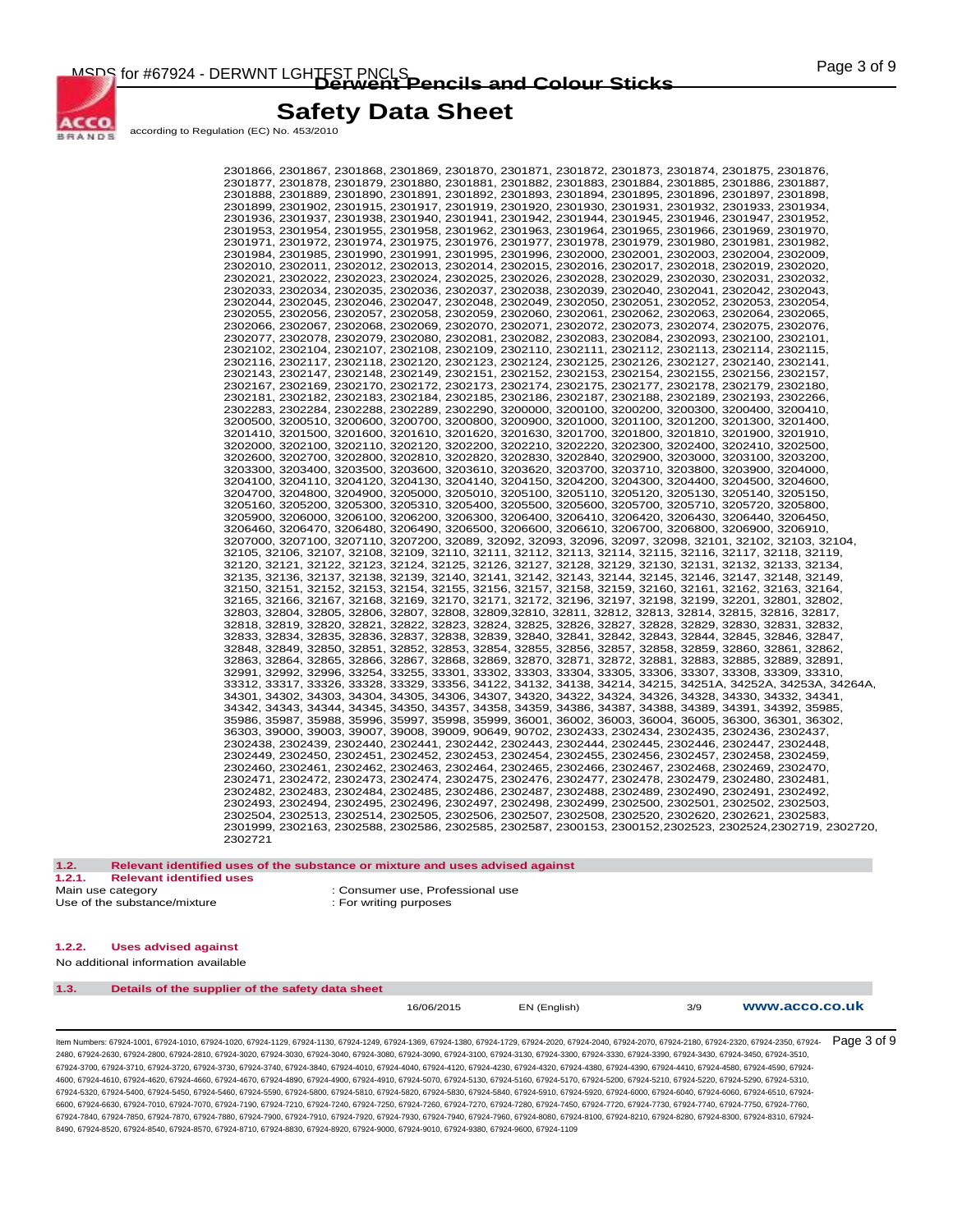according to Regulation (EC) No. 453/2010

Acco UK Ltd. Oxford House, Oxford Road, Aylesbury, Bucks, HP21 8SZ.

ACCO **BRANDS** 

Telephone: +44 (0) 844 209 8360 (9am to 5pm) Fax: +44 (0) 845 603 1731<br>Website: www.acco.co.uk www.acco.co.uk Email: informationeurope@acco.com

#### **1.4. Emergency telephone number**  Emergency number : 0844 2098360

| <b>Country</b>                           | <b>Organisation/Company</b>                                     | <b>Address</b>                                     | <b>Emergency number</b>                                                                |
|------------------------------------------|-----------------------------------------------------------------|----------------------------------------------------|----------------------------------------------------------------------------------------|
| IRELAND (REPUBLIC OF)                    | National Poisons Information Centre<br><b>Beaumont Hospital</b> | Beaumont Hospital Beaumont Road 9<br><b>Dublin</b> | $: +35318379964$                                                                       |
| UNITED KINGDOM                           | National Poisons Information Service (NHS<br>Direct)            |                                                    | 0845 4647 or 111 (England<br>& Wales only) or 112 (EU) or<br>08454 24 24 24 (Scotland) |
| <b>SECTION 2: Hazards identification</b> |                                                                 |                                                    |                                                                                        |

**2.1. Classification of the substance or mixture Classification according to Regulation (EC) No. 1272/2008 [CLP]** Not classified

**Classification according to Directive 67/548/EEC or 1999/45/EC** Not classified

**Adverse physicochemical, human health and environmental effects**  No additional information available

#### **2.2. Label elements**

**Labelling according to Regulation (EC) No. 1272/2008 [CLP]** No labelling applicable

**2.3. Other hazards**  No additional information available

**SECTION 3: Composition/information on ingredients** 

| 3.1. | <b>Substance</b> |  |  |
|------|------------------|--|--|
|      | Not applicable   |  |  |
|      |                  |  |  |
| 3.2. | <b>Mixture</b>   |  |  |

This mixture does not contain any substances to be mentioned according to the criteria of section 3.2 of REACH annex II

|      | <b>SECTION 4: First aid measures</b>     |            |              |     |                |
|------|------------------------------------------|------------|--------------|-----|----------------|
| 4.1. | <b>Description of first aid measures</b> |            |              |     |                |
|      |                                          | 16/06/2015 | EN (English) | 4/9 | www.acco.co.uk |

ltem Numbers: 67924-1001, 67924-1010, 67924-1020, 67924-1129, 67924-1130, 67924-1249, 67924-1369, 67924-1380, 67924-2020, 67924-2040, 67924-2070, 67924-2180, 67924-2180, 67924-2180, 67924-2320, 67924-2350, 67924-2350, 6792 2480, 67924-2630, 67924-2800, 67924-2810, 67924-3020, 67924-3030, 67924-3040, 67924-3080, 67924-3090, 67924-3100, 67924-3130, 67924-3300, 67924-3330, 67924-3390, 67924-3430, 67924-3450, 67924-3510, 67924-3700, 67924-3710, 67924-3720, 67924-3730, 67924-3740, 67924-3840, 67924-4010, 67924-4040, 67924-4120, 67924-4230, 67924-4320, 67924-4380, 67924-4390, 67924-4410, 67924-4580, 67924-4590, 67924- 4600, 67924-4610, 67924-4620, 67924-4660, 67924-4670, 67924-4890, 67924-4900, 67924-4910, 67924-5070, 67924-5130, 67924-5160, 67924-5170, 67924-5200, 67924-5210, 67924-5220, 67924-5290, 67924-5310, 67924-5320, 67924-5400, 67924-5450, 67924-5460, 67924-5590, 67924-5800, 67924-5810, 67924-5820, 67924-5830, 67924-5840, 67924-5910, 67924-5920, 67924-6000, 67924-6040, 67924-6060, 67924-6510, 67924- 6600, 67924-6630, 67924-7010, 67924-7070, 67924-7190, 67924-7210, 67924-7250, 67924-7260, 67924-7270, 67924-7280, 67924-7740, 67924-7720, 67924-7730, 67924-7740, 67924-7740, 67924-7740, 67924-7740, 67924-7740, 67924-7740, 6 67924-7840, 67924-7850, 67924-7870, 67924-7880, 67924-7900, 67924-7910, 67924-7920, 67924-7930, 67924-7940, 67924-7960, 67924-8080, 67924-8100, 67924-8210, 67924-8280, 67924-8300, 67924-8310, 67924- 8490, 67924-8520, 67924-8540, 67924-8570, 67924-8710, 67924-8830, 67924-8920, 67924-9000, 67924-9010, 67924-9380, 67924-9600, 67924-1109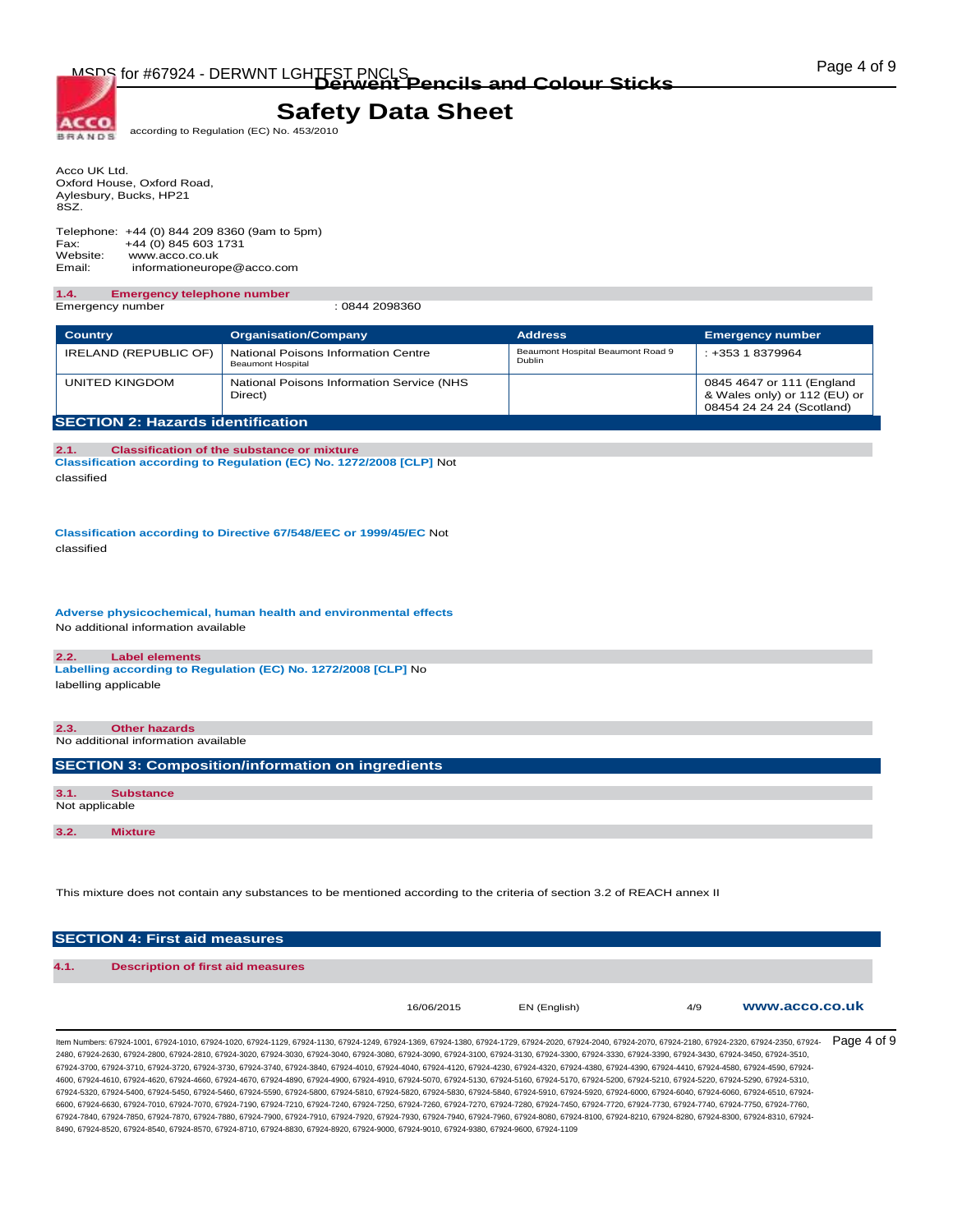MSDS for #67924 - DERWNT LGHTFST PNCLS<br> **Derwent Pencils and Colour Sticks COLOUR COLOUR STIGKS** 

according to Regulation (EC) No. 453/2010

**ACCO. BRANDS** 

 $\overline{\phantom{a}}$ 

**Safety Data Sheet**

| 7.2.   | Conditions for safe storage, including any incompatibilities<br>Storage conditions                                                                                                | : Keep container closed when not in use. Keep only in the original container in a cool, well<br>ventilated place away from : Direct sunlight, Heat and ignition sources.<br>16/06/2015 | EN (English) | 5/9 | www.acco.co.uk                                                                                  |
|--------|-----------------------------------------------------------------------------------------------------------------------------------------------------------------------------------|----------------------------------------------------------------------------------------------------------------------------------------------------------------------------------------|--------------|-----|-------------------------------------------------------------------------------------------------|
| 7.1.   | <b>Precautions for safe handling</b><br>Precautions for safe handling                                                                                                             | : Wash hands and other exposed areas with mild soap and water before eating, drinking or<br>vapour.                                                                                    |              |     | smoking and when leaving work. Provide good ventilation in process area to prevent formation of |
|        | <b>SECTION 7: Handling and storage</b>                                                                                                                                            |                                                                                                                                                                                        |              |     |                                                                                                 |
|        | See Heading 8. Exposure controls and personal protection.                                                                                                                         |                                                                                                                                                                                        |              |     |                                                                                                 |
| 6.4.   | Methods for cleaning up : On land, sweep or shovel into suitable containers. Minimize generation of dust. Store aways from other materials.<br><b>Reference to other sections</b> |                                                                                                                                                                                        |              |     |                                                                                                 |
| 6.3.   | Methods and material for containment and cleaning up                                                                                                                              |                                                                                                                                                                                        |              |     |                                                                                                 |
|        | Prevent entry to sewers and public waters. Notify authorities if substance enters sewers or public waters.                                                                        |                                                                                                                                                                                        |              |     |                                                                                                 |
| 6.2.   | <b>Environmental precautions</b>                                                                                                                                                  |                                                                                                                                                                                        |              |     |                                                                                                 |
|        | <b>Emergency procedures</b>                                                                                                                                                       | : Equip cleanup crew with proper protection.<br>: Ventilate area.                                                                                                                      |              |     |                                                                                                 |
| 6.1.2. | For emergency responders<br>Protective equipment                                                                                                                                  |                                                                                                                                                                                        |              |     |                                                                                                 |
|        | Emergency procedures                                                                                                                                                              | : Evacuate unnecessary personnel.                                                                                                                                                      |              |     |                                                                                                 |
| 6.1.1. | For non-emergency personnel                                                                                                                                                       |                                                                                                                                                                                        |              |     |                                                                                                 |
| 6.1.   | Personal precautions, protective equipment and emergency procedures                                                                                                               |                                                                                                                                                                                        |              |     |                                                                                                 |
|        | <b>SECTION 6: Accidental release measures</b>                                                                                                                                     |                                                                                                                                                                                        |              |     |                                                                                                 |
|        | Protection during firefighting                                                                                                                                                    | : Do not enter fire area without proper protective equipment, including respiratory protection.                                                                                        |              |     |                                                                                                 |
|        | Firefighting instructions                                                                                                                                                         | : Use water spray or fog for cooling exposed containers. Exercise caution when fighting any<br>chemical fire. Prevent fire-fighting water from entering environment.                   |              |     |                                                                                                 |
| 5.3.   | <b>Advice for firefighters</b>                                                                                                                                                    |                                                                                                                                                                                        |              |     |                                                                                                 |
| 5.2.   | Special hazards arising from the substance or mixture<br>No additional information available                                                                                      |                                                                                                                                                                                        |              |     |                                                                                                 |
|        | Unsuitable extinguishing media                                                                                                                                                    | : Do not use a heavy water stream.                                                                                                                                                     |              |     |                                                                                                 |
|        | Suitable extinguishing media                                                                                                                                                      | : Foam. Dry powder. Carbon dioxide. Water spray. Sand.                                                                                                                                 |              |     |                                                                                                 |
| 5.1.   | <b>Extinguishing media</b>                                                                                                                                                        |                                                                                                                                                                                        |              |     |                                                                                                 |
|        | <b>SECTION 5: Firefighting measures</b>                                                                                                                                           |                                                                                                                                                                                        |              |     |                                                                                                 |
| 4.3.   | Indication of any immediate medical attention and special treatment needed<br>No additional information available                                                                 |                                                                                                                                                                                        |              |     |                                                                                                 |
| 4.2.   | Most important symptoms and effects, both acute and delayed<br>Symptoms/injuries                                                                                                  | : Not expected to present a significant hazard under anticipated conditions of normal use.                                                                                             |              |     |                                                                                                 |
|        | First-aid measures after ingestion                                                                                                                                                | : Rinse mouth. Do NOT induce vomiting. Obtain emergency medical attention.                                                                                                             |              |     |                                                                                                 |
|        |                                                                                                                                                                                   | persist.                                                                                                                                                                               |              |     |                                                                                                 |
|        | First-aid measures after eye contact                                                                                                                                              | warm water rinse.<br>: Rinse immediately with plenty of water. Obtain medical attention if pain, blinking or redness                                                                   |              |     |                                                                                                 |
|        | First-aid measures after inhalation<br>First-aid measures after skin contact                                                                                                      | : Assure fresh air breathing. Allow the victim to rest.<br>: Remove affected clothing and wash all exposed skin area with mild soap and water, followed by                             |              |     |                                                                                                 |
|        |                                                                                                                                                                                   | (show the label where possible).                                                                                                                                                       |              |     |                                                                                                 |
|        | First-aid measures general                                                                                                                                                        | : Never give anything by mouth to an unconscious person. If you feel unwell, seek medical advice                                                                                       |              |     |                                                                                                 |

4600, 67924-4610, 67924-4620, 67924-4660, 67924-4670, 67924-4890, 67924-4900, 67924-4910, 67924-5070, 67924-5130, 67924-5160, 67924-5170, 67924-5200, 67924-5210, 67924-5220, 67924-5290, 67924-5310, 67924-5320, 67924-5400, 67924-5450, 67924-5460, 67924-5590, 67924-5800, 67924-5810, 67924-5820, 67924-5830, 67924-5840, 67924-5910, 67924-5920, 67924-6000, 67924-6040, 67924-6060, 67924-6510, 67924- 6600, 67924-6630, 67924-7010, 67924-7070, 67924-7190, 67924-7210, 67924-7240, 67924-7250, 67924-7270, 67924-7280, 67924-7740, 67924-7720, 67924-7730, 67924-7740, 67924-7740, 67924-7740, 67924-7740, 67924-7740, 67924-7750, 6 67924-7840, 67924-7850, 67924-7870, 67924-7880, 67924-7900, 67924-7910, 67924-7920, 67924-7930, 67924-7940, 67924-7960, 67924-8080, 67924-8100, 67924-8210, 67924-8280, 67924-8300, 67924-8310, 67924- 8490, 67924-8520, 67924-8540, 67924-8570, 67924-8710, 67924-8830, 67924-8920, 67924-9000, 67924-9010, 67924-9380, 67924-9600, 67924-1109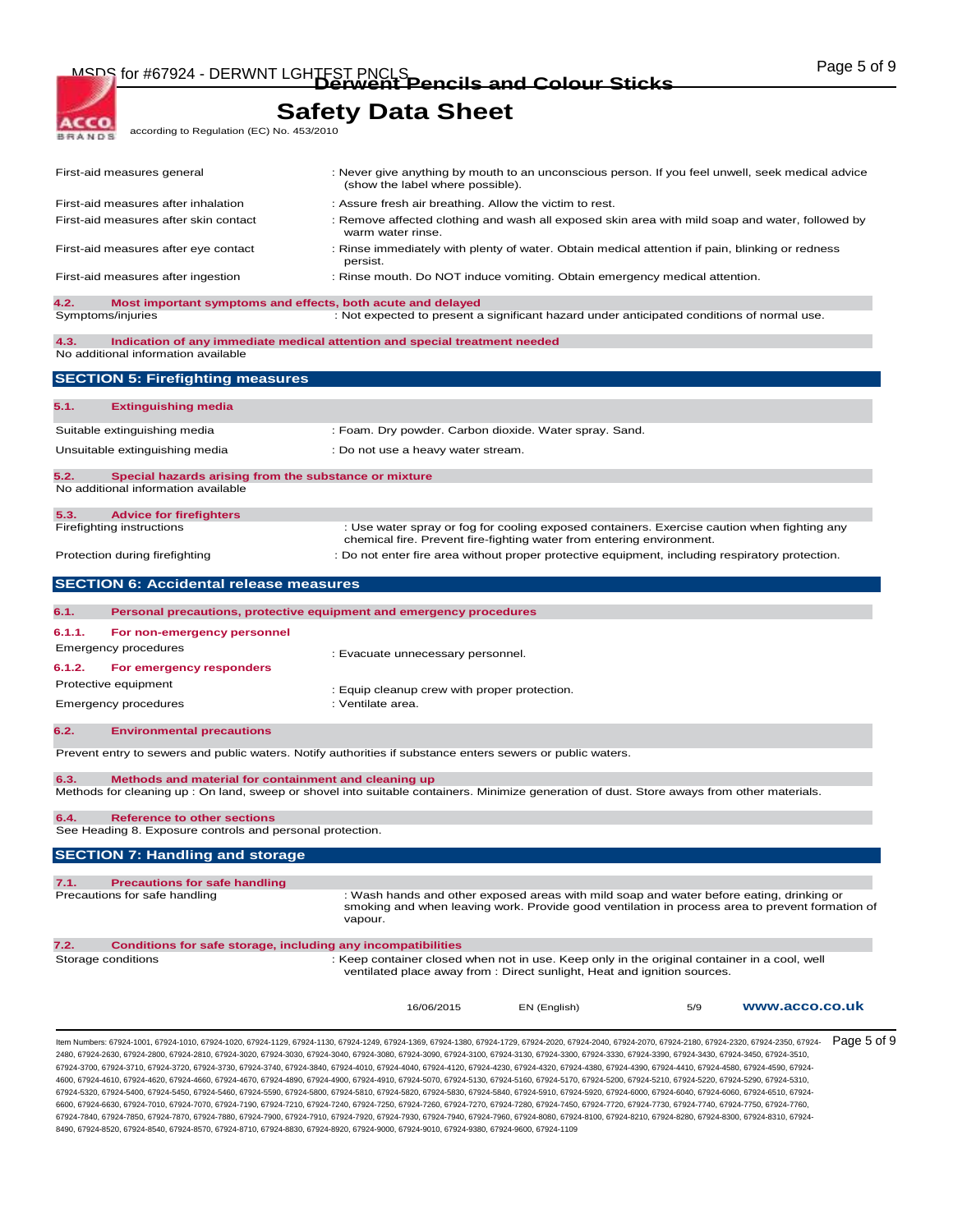

**ACCO** according to Regulation (EC) No. 453/2010 **BRANDS** 

Incompatible products in the strong bases. Strong acids. Incompatible materials incompatible materials in the sources of ignition. Direct sunlight.

**7.3. Specific end use(s)** 

No additional information available

### **SECTION 8: Exposure controls/personal protection**

| 8.1. | <b>Control parameters</b>           |  |
|------|-------------------------------------|--|
|      | No additional information available |  |

**8.2. Exposure controls** 

| <b>Exposure corniols</b><br>Appropriate engineering controls<br>Personal protective equipment                                                                                                                                  | : Provide adequate general and local exhaust ventilation.<br>: Protective goggles. Gloves. |              |     |                |
|--------------------------------------------------------------------------------------------------------------------------------------------------------------------------------------------------------------------------------|--------------------------------------------------------------------------------------------|--------------|-----|----------------|
|                                                                                                                                                                                                                                |                                                                                            |              |     |                |
| Hand protection                                                                                                                                                                                                                | : Wear protective gloves.                                                                  |              |     |                |
| Eye protection                                                                                                                                                                                                                 | : Chemical goggles or safety glasses.                                                      |              |     |                |
| Respiratory protection<br>Other information                                                                                                                                                                                    | : Wear appropriate mask.<br>: Do not eat, drink or smoke during use.                       |              |     |                |
| <b>SECTION 9: Physical and chemical properties</b>                                                                                                                                                                             |                                                                                            |              |     |                |
|                                                                                                                                                                                                                                |                                                                                            |              |     |                |
| Information on basic physical and chemical properties<br>9.1.                                                                                                                                                                  |                                                                                            |              |     |                |
| Physical state                                                                                                                                                                                                                 | : Solid                                                                                    |              |     |                |
| Colour                                                                                                                                                                                                                         | : Colourless.                                                                              |              |     |                |
| Odour                                                                                                                                                                                                                          | : odourless.                                                                               |              |     |                |
| Odour threshold                                                                                                                                                                                                                | : No data available                                                                        |              |     |                |
| рH                                                                                                                                                                                                                             | : No data available                                                                        |              |     |                |
| Relative evaporation rate (butylacetate=1)                                                                                                                                                                                     | : No data available                                                                        |              |     |                |
| Melting point                                                                                                                                                                                                                  | : No data available                                                                        |              |     |                |
| Freezing point                                                                                                                                                                                                                 | : No data available                                                                        |              |     |                |
| Boiling point                                                                                                                                                                                                                  | : No data available                                                                        |              |     |                |
| Flash point                                                                                                                                                                                                                    | : No data available                                                                        |              |     |                |
| Self ignition temperature                                                                                                                                                                                                      | : No data available                                                                        |              |     |                |
| Decomposition temperature                                                                                                                                                                                                      | : No data available                                                                        |              |     |                |
| Flammability (solid, gas)                                                                                                                                                                                                      | : Non flammable                                                                            |              |     |                |
| Vapour pressure                                                                                                                                                                                                                | : No data available                                                                        |              |     |                |
| Relative vapour density at 20 °C                                                                                                                                                                                               | : No data available                                                                        |              |     |                |
| Relative density                                                                                                                                                                                                               | : No data available                                                                        |              |     |                |
| Solubility                                                                                                                                                                                                                     | : insoluble in water.                                                                      |              |     |                |
| Log Pow                                                                                                                                                                                                                        | : No data available                                                                        |              |     |                |
|                                                                                                                                                                                                                                | 16/06/2015                                                                                 | EN (English) | 6/9 | www.acco.co.uk |
| ltem Numbers: 67924-1001, 67924-1010, 67924-1020, 67924-1129, 67924-1130, 67924-1249, 67924-1369, 67924-1380, 67924-1729, 67924-2020, 67924-2040, 67924-2040, 67924-2010, 67924-2180, 67924-2320, 67924-2330, 67924-2350, 6792 |                                                                                            |              |     | Page 6 of 9    |

2480, 67924-2630, 67924-2800, 67924-2810, 67924-3020, 67924-3030, 67924-3040, 67924-3080, 67924-3090, 67924-3100, 67924-3130, 67924-3300, 67924-3330, 67924-3390, 67924-3430, 67924-3450, 67924-3510, 67924-3700, 67924-3710, 67924-3720, 67924-3730, 67924-3740, 67924-3840, 67924-4010, 67924-4040, 67924-4120, 67924-4230, 67924-4320, 67924-4380, 67924-4390, 67924-4410, 67924-4580, 67924-4590, 67924- 4600, 67924-4610, 67924-4620, 67924-4660, 67924-4670, 67924-4890, 67924-4900, 67924-4910, 67924-5070, 67924-5130, 67924-5160, 67924-5170, 67924-5200, 67924-5210, 67924-5220, 67924-5290, 67924-5310, 67924-5320, 67924-5400, 67924-5450, 67924-5460, 67924-5590, 67924-5800, 67924-5810, 67924-5820, 67924-5830, 67924-5840, 67924-5910, 67924-5920, 67924-6000, 67924-6040, 67924-6060, 67924-6510, 67924- 6600, 67924-6630, 67924-7010, 67924-7070, 67924-7190, 67924-7210, 67924-7240, 67924-7260, 67924-7270, 67924-7780, 67924-7740, 67924-7730, 67924-7740, 67924-7740, 67924-7740, 67924-7740, 67924-7740, 67924-7740, 67924-7750, 6 67924-7840, 67924-7850, 67924-7870, 67924-7880, 67924-7900, 67924-7910, 67924-7920, 67924-7930, 67924-7940, 67924-7960, 67924-8080, 67924-8100, 67924-8210, 67924-8280, 67924-8300, 67924-8310, 67924- 8490, 67924-8520, 67924-8540, 67924-8570, 67924-8710, 67924-8830, 67924-8920, 67924-9000, 67924-9010, 67924-9380, 67924-9600, 67924-1109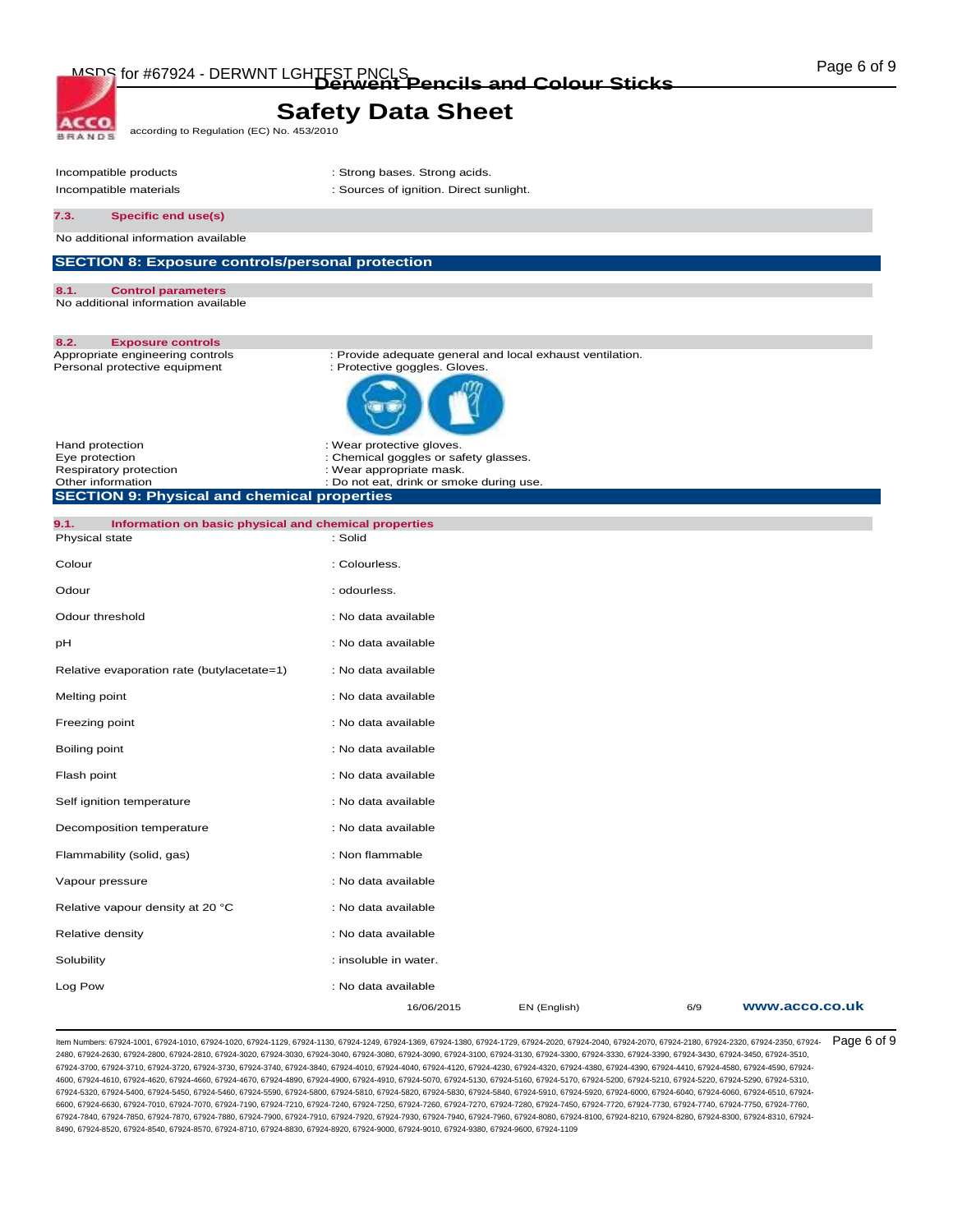ACCO according to Regulation (EC) No. 453/2010 **BRANDS** 

| Log Kow                 |                                                          | : No data available |
|-------------------------|----------------------------------------------------------|---------------------|
|                         | Viscosity, kinematic                                     | : No data available |
| Viscosity, dynamic      |                                                          | : No data available |
|                         | <b>Explosive properties</b>                              | : not explosive.    |
|                         | Oxidising properties                                     | : not oxidising.    |
| <b>Explosive limits</b> |                                                          | : No data available |
| 9.2.                    | <b>Other information</b>                                 |                     |
|                         | No additional information available                      |                     |
|                         | <b>SECTION 10: Stability and reactivity</b>              |                     |
| 10.1.                   | <b>Reactivity</b><br>No additional information available |                     |
| 10.2.                   | <b>Chemical stability</b>                                |                     |
| Not established.        |                                                          |                     |
| 10.3.                   | <b>Possibility of hazardous reactions</b>                |                     |
| Not established.        |                                                          |                     |
| 10.4.                   | <b>Conditions to avoid</b>                               |                     |
|                         | Direct sunlight. Extremely high or low temperatures.     |                     |

#### **10.5. Incompatible materials**  Strong acids. Strong bases.

**10.6. Hazardous decomposition products**  fume. Carbon monoxide. Carbon dioxide.

| <b>SECTION 11: Toxicological information</b>     |                                                                                      |  |  |
|--------------------------------------------------|--------------------------------------------------------------------------------------|--|--|
|                                                  |                                                                                      |  |  |
| Information on toxicological effects<br>11.1.    |                                                                                      |  |  |
| Acute toxicity                                   | : Not classified                                                                     |  |  |
|                                                  |                                                                                      |  |  |
| Skin corrosion/irritation                        | : Not classified                                                                     |  |  |
| Serious eye damage/irritation                    | Based on available data, the classification criteria are not met<br>: Not classified |  |  |
|                                                  |                                                                                      |  |  |
| Respiratory or skin sensitisation                | Based on available data, the classification criteria are not met<br>: Not classified |  |  |
|                                                  | Based on available data, the classification criteria are not met<br>: Not classified |  |  |
| Germ cell mutagenicity                           |                                                                                      |  |  |
|                                                  | Based on available data, the classification criteria are not met                     |  |  |
| Carcinogenicity                                  | : Not classified                                                                     |  |  |
|                                                  | Based on available data, the classification criteria are not met                     |  |  |
| Reproductive toxicity                            | : Not classified                                                                     |  |  |
|                                                  | Based on available data, the classification criteria are not met                     |  |  |
| Specific target organ toxicity (single exposure) | : Not classified                                                                     |  |  |
|                                                  | Based on available data, the classification criteria are not met                     |  |  |
|                                                  |                                                                                      |  |  |
|                                                  |                                                                                      |  |  |
|                                                  |                                                                                      |  |  |

16/06/2015 EN (English) 7/9 **www.acco.co.uk**

ltem Numbers: 67924-1001, 67924-1010, 67924-1020, 67924-1129, 67924-1130, 67924-1249, 67924-1369, 67924-1380, 67924-2020, 67924-2040, 67924-2070, 67924-2180, 67924-2180, 67924-2180, 67924-2320, 67924-2350, 67924-2350, 6792 2480, 67924-2630, 67924-2800, 67924-2810, 67924-3020, 67924-3030, 67924-3040, 67924-3080, 67924-3090, 67924-3100, 67924-3130, 67924-3300, 67924-3330, 67924-3390, 67924-3430, 67924-3450, 67924-3510, 67924-3700, 67924-3710, 67924-3720, 67924-3730, 67924-3740, 67924-3840, 67924-4010, 67924-4040, 67924-4120, 67924-4230, 67924-4320, 67924-4380, 67924-4390, 67924-4410, 67924-4580, 67924-4590, 67924- 4600, 67924-4610, 67924-4620, 67924-4660, 67924-4670, 67924-4890, 67924-4900, 67924-4910, 67924-5070, 67924-5130, 67924-5160, 67924-5170, 67924-5200, 67924-5210, 67924-5220, 67924-5290, 67924-5310, 67924-5320, 67924-5400, 67924-5450, 67924-5460, 67924-5590, 67924-5800, 67924-5810, 67924-5820, 67924-5830, 67924-5840, 67924-5910, 67924-5920, 67924-6000, 67924-6040, 67924-6060, 67924-6510, 67924- 6600, 67924-6630, 67924-7010, 67924-7070, 67924-7190, 67924-7210, 67924-7240, 67924-7260, 67924-7270, 67924-7780, 67924-7740, 67924-7720, 67924-7730, 67924-7740, 67924-7740, 67924-7740, 67924-7740, 67924-7740, 67924-7740, 6 67924-7840, 67924-7850, 67924-7870, 67924-7880, 67924-7900, 67924-7910, 67924-7920, 67924-7930, 67924-7940, 67924-7960, 67924-8080, 67924-8100, 67924-8210, 67924-8280, 67924-8300, 67924-8310, 67924- 8490, 67924-8520, 67924-8540, 67924-8570, 67924-8710, 67924-8830, 67924-8920, 67924-9000, 67924-9010, 67924-9380, 67924-9600, 67924-1109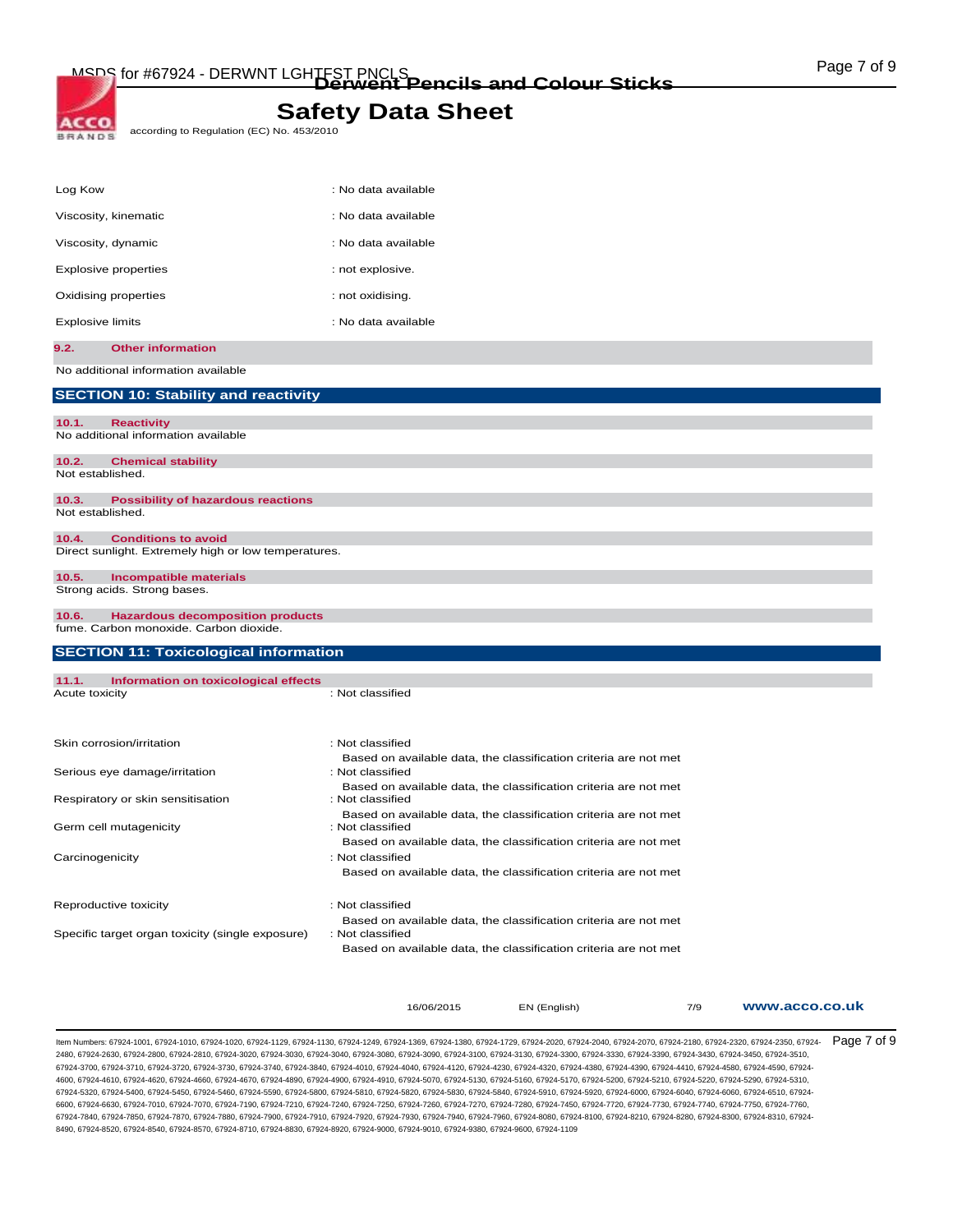MSDS for #67924 - DERWNT LGHTFST PNCLS<br> **Derwent Pencils and Colour Sticks COLOUR COLOUR STIGKS** 

## **Safety Data Sheet**

according to Regulation (EC) No. 453/2010

| Specific target organ toxicity (repeated<br>exposure) | : Not classified<br>Based on available data, the classification criteria are not met |
|-------------------------------------------------------|--------------------------------------------------------------------------------------|
|                                                       |                                                                                      |
| Aspiration hazard                                     | : Not classified                                                                     |
|                                                       | Based on available data, the classification criteria are not met                     |
| Potential Adverse human health effects and            | : Based on available data, the classification criteria are not met.                  |
| symptoms                                              |                                                                                      |
| <b>SECTION 12: Ecological information</b>             |                                                                                      |
|                                                       |                                                                                      |
| 12.1.<br>Toxicitv                                     |                                                                                      |

No additional information available

ACCO **BRANDS** 

**12.2. Persistence and degradability Derwent Pencils and Colour Sticks**  Persistence and degradability Not established.

### **12.3. Bioaccumulative potential**

| <b>Derwent Pencils and Colour Sticks</b> |                  |
|------------------------------------------|------------------|
| Bioaccumulative potential                | Not established. |
|                                          |                  |

#### **12.4. Mobility in soil**

No additional information available

| 12.5.                                      | <b>Results of PBT and vPvB assessment</b> |                                     |  |  |  |  |  |
|--------------------------------------------|-------------------------------------------|-------------------------------------|--|--|--|--|--|
| No additional information available        |                                           |                                     |  |  |  |  |  |
|                                            |                                           |                                     |  |  |  |  |  |
| 12.6.                                      | Other adverse effects                     |                                     |  |  |  |  |  |
| Other information                          |                                           | : Avoid release to the environment. |  |  |  |  |  |
|                                            |                                           |                                     |  |  |  |  |  |
| <b>SECTION 13: Disposal considerations</b> |                                           |                                     |  |  |  |  |  |

| 13.1.                          | Waste treatment methods |                                                                           |  |  |
|--------------------------------|-------------------------|---------------------------------------------------------------------------|--|--|
| Waste disposal recommendations |                         | : Dispose in a safe manner in accordance with local/national regulations. |  |  |
| Ecology - waste materials      |                         | : Avoid release to the environment.                                       |  |  |
|                                |                         |                                                                           |  |  |

### **SECTION 14: Transport information**

| In accordance with ADR / RID / IMDG / IATA / ADN      |                                   |            |              |     |                |  |  |  |
|-------------------------------------------------------|-----------------------------------|------------|--------------|-----|----------------|--|--|--|
| 14.1.                                                 | <b>UN number</b>                  |            |              |     |                |  |  |  |
| Not dangerous goods in terms of transport regulations |                                   |            |              |     |                |  |  |  |
| 14.2.                                                 | UN proper shipping name           |            |              |     |                |  |  |  |
| Not applicable                                        |                                   |            |              |     |                |  |  |  |
| 14.3.                                                 | <b>Transport hazard class(es)</b> |            |              |     |                |  |  |  |
| Not applicable                                        |                                   |            |              |     |                |  |  |  |
|                                                       |                                   | 16/06/2015 | EN (English) | 8/9 | www.acco.co.uk |  |  |  |

ltem Numbers: 67924-1001, 67924-1010, 67924-1020, 67924-1129, 67924-1130, 67924-1249, 67924-1369, 67924-1380, 67924-2020, 67924-2040, 67924-2070, 67924-2180, 67924-2180, 67924-2180, 67924-2320, 67924-2350, 67924-2350, 6792 2480, 67924-2630, 67924-2800, 67924-2810, 67924-3020, 67924-3030, 67924-3040, 67924-3080, 67924-3090, 67924-3100, 67924-3130, 67924-3300, 67924-3330, 67924-3390, 67924-3430, 67924-3450, 67924-3510, 67924-3700, 67924-3710, 67924-3720, 67924-3730, 67924-3740, 67924-3840, 67924-4010, 67924-4040, 67924-4120, 67924-4230, 67924-4320, 67924-4380, 67924-4390, 67924-4410, 67924-4580, 67924-4590, 67924- 4600, 67924-4610, 67924-4620, 67924-4660, 67924-4670, 67924-4890, 67924-4900, 67924-4910, 67924-5070, 67924-5130, 67924-5160, 67924-5170, 67924-5200, 67924-5210, 67924-5220, 67924-5290, 67924-5310, 67924-5320, 67924-5400, 67924-5450, 67924-5460, 67924-5590, 67924-5800, 67924-5810, 67924-5820, 67924-5830, 67924-5840, 67924-5910, 67924-5920, 67924-6000, 67924-6040, 67924-6060, 67924-6510, 67924- 6600, 67924-6630, 67924-7010, 67924-7070, 67924-7190, 67924-7210, 67924-7240, 67924-7260, 67924-7270, 67924-7780, 67924-7740, 67924-7720, 67924-7730, 67924-7740, 67924-7740, 67924-7740, 67924-7740, 67924-7740, 67924-7740, 6 67924-7840, 67924-7850, 67924-7870, 67924-7880, 67924-7900, 67924-7910, 67924-7920, 67924-7930, 67924-7940, 67924-7960, 67924-8080, 67924-8100, 67924-8210, 67924-8280, 67924-8300, 67924-8310, 67924- 8490, 67924-8520, 67924-8540, 67924-8570, 67924-8710, 67924-8830, 67924-8920, 67924-9000, 67924-9010, 67924-9380, 67924-9600, 67924-1109